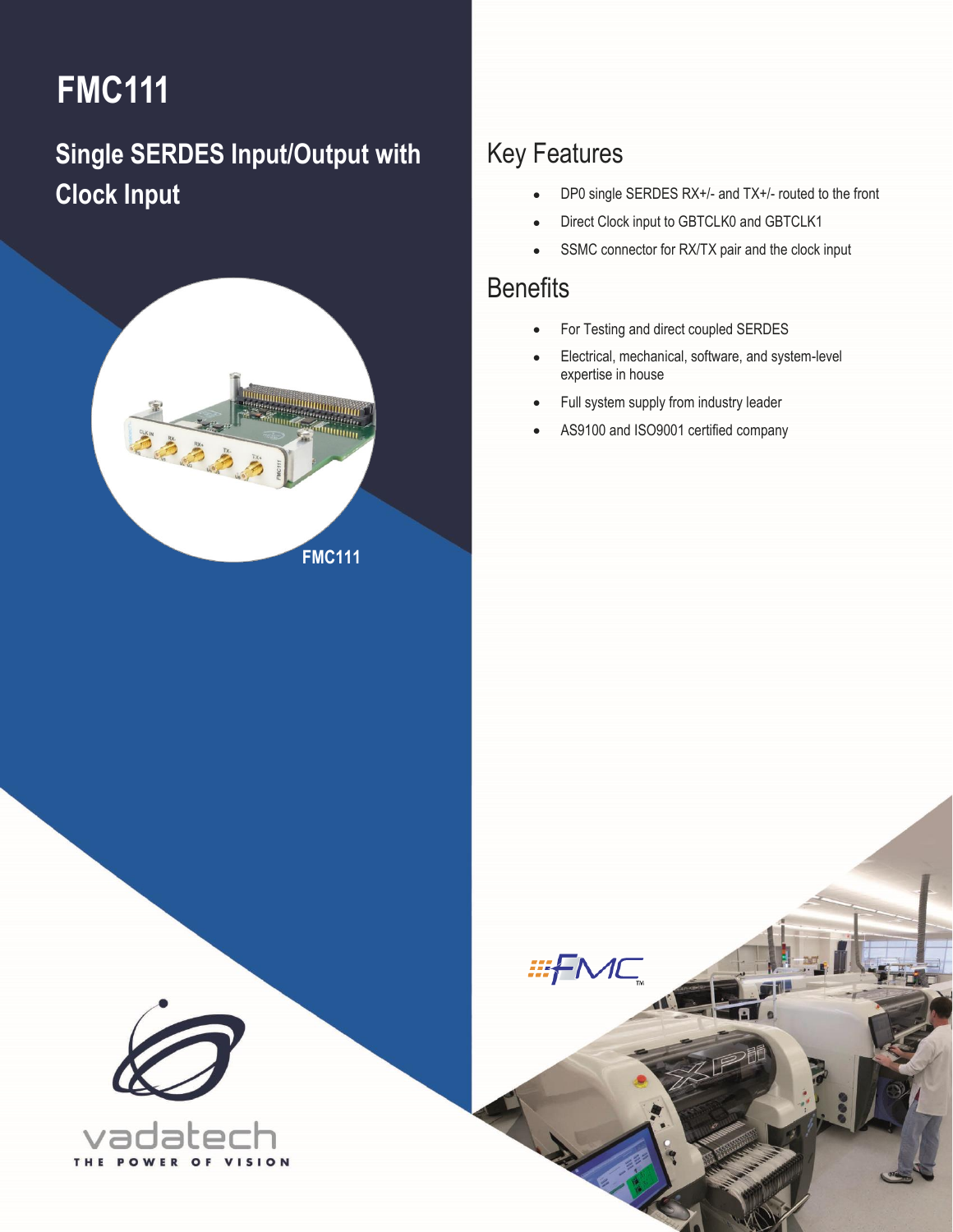# **FMC111**

The FMC111 is an FPGA Mezzanine Card (FMC) per VITA 57.1 standard. The unit has a small footprint that enables the DP0 pairs to be accessed directly via SSMC connectors. A sinewave clock input can be used as a differential to the GBTCLK0+/- and GBTCLK1+/-.



*Figure 1: FMC111*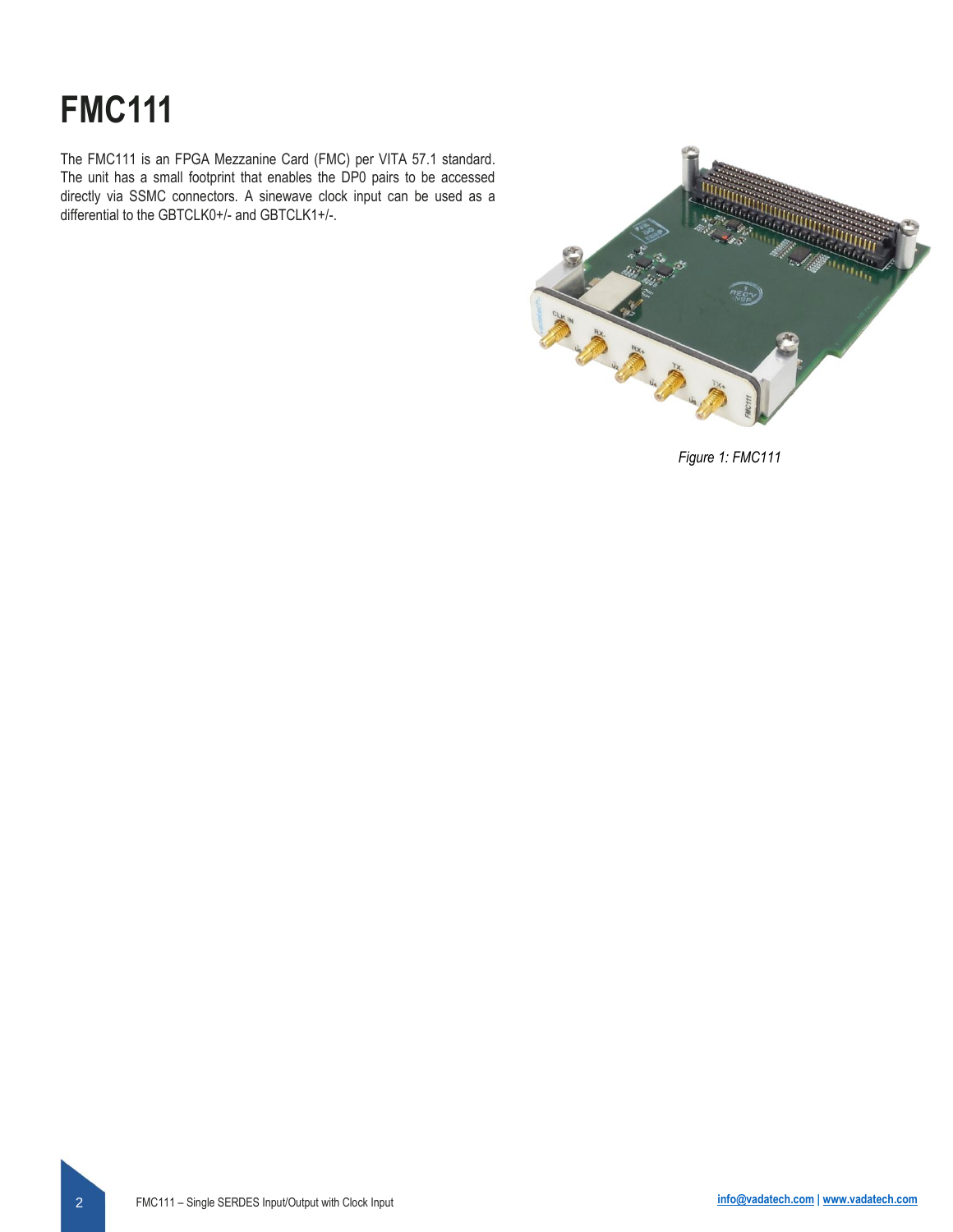# Block Diagram



*Figure 2: FMC111 Functional Block Diagram*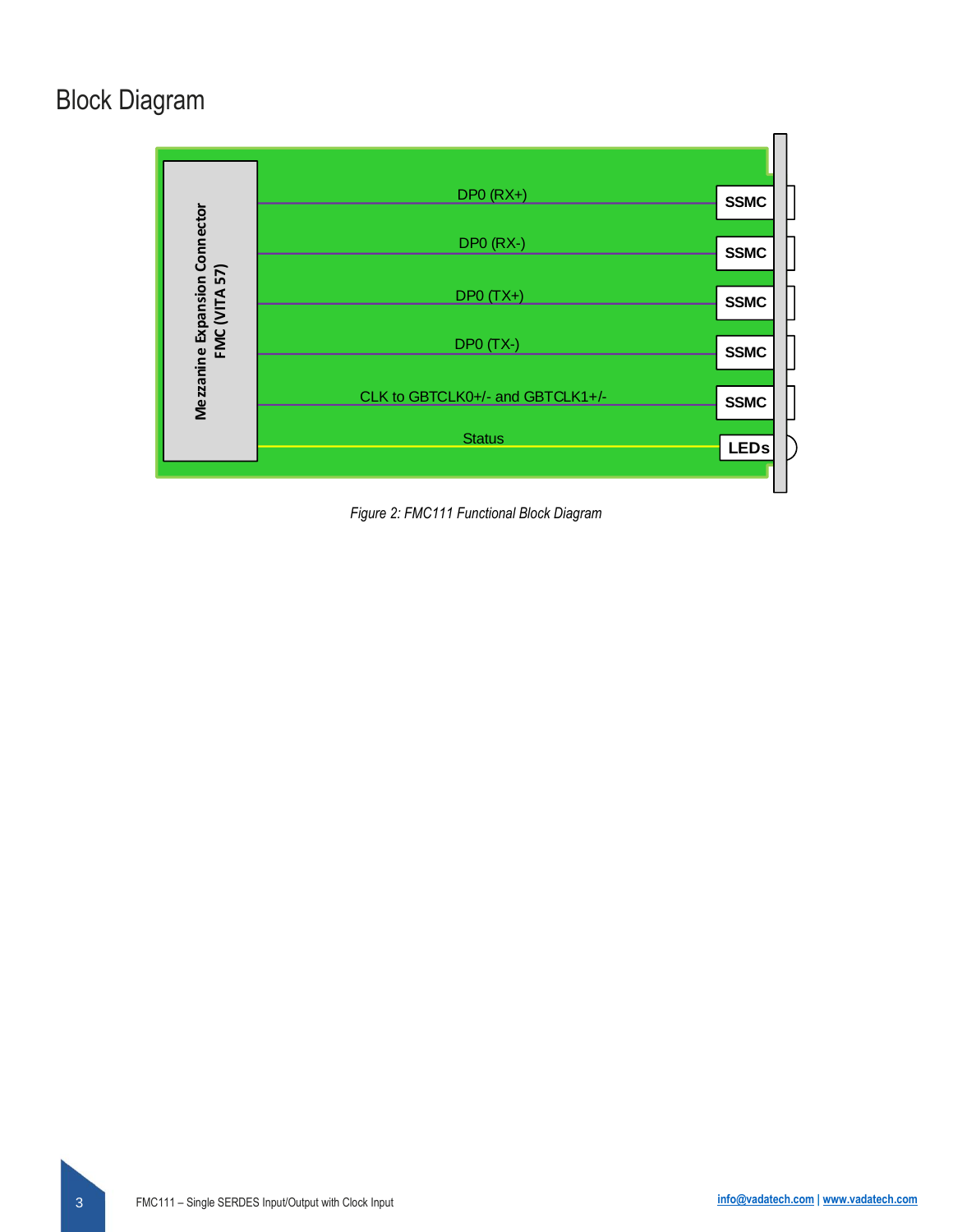## **Specifications**

| <b>Architecture</b>     |                                                                      |                                              |  |
|-------------------------|----------------------------------------------------------------------|----------------------------------------------|--|
| <b>Physical</b>         |                                                                      | <b>Dimensions</b> Single Module              |  |
|                         |                                                                      | Width: 2.71" (69 mm)                         |  |
|                         |                                                                      | Depth: 3.01" (76.5 mm)                       |  |
| <b>Type</b>             |                                                                      | FMC Direct Input/Output to DP0+/- with clock |  |
| <b>Standards</b>        |                                                                      |                                              |  |
| <b>FMC</b>              |                                                                      | <b>Type</b> ANSI/VITA 57.1 - 2008            |  |
| <b>Configuration</b>    |                                                                      |                                              |  |
| <b>Power</b>            | <b>FMC111 0.2W</b>                                                   |                                              |  |
| Environmental           |                                                                      | Temperature See Ordering Options             |  |
|                         |                                                                      | Storage Temperature: -40° to +85°C           |  |
|                         |                                                                      | Altitude 40,000 ft non-operating             |  |
|                         |                                                                      | Vibration Operating 9.8 m/s2 (1G), 5-500 Hz  |  |
|                         |                                                                      | Shock Operating 30Gs each axis               |  |
|                         |                                                                      | Relative Humidity 5 to 95% non-condensing    |  |
| <b>Front Panel</b>      | <b>Interface Connectors SSMC</b>                                     |                                              |  |
|                         |                                                                      | <b>LEDs</b> Status                           |  |
| <b>Software Support</b> | <b>Operating System Agnostic</b>                                     |                                              |  |
| <b>Other</b>            |                                                                      |                                              |  |
| <b>MTBF</b>             | MIL Hand book 217-F@ TBD hrs                                         |                                              |  |
| <b>Certifications</b>   | Designed to meet FCC, CE and UL certifications, where applicable     |                                              |  |
| <b>Standards</b>        | VadaTech is certified to both the ISO9001:2015 and AS9100D standards |                                              |  |
| <b>Warranty</b>         | Two (2) years, see VadaTech Terms and Conditions                     |                                              |  |

### **INTEGRATION SERVICES AND APPLICATION-READY PLATFORMS**

VadaTech has a full ecosystem of OpenVPX, ATCA and MTCA products including chassis platforms, shelf managers, AMC modules, Switch and Payload Boards, Rear Transition Modules (RTMs), Power Modules, and more. The company also offers integration services as well as preconfigured Application-Ready Platforms. Please contact VadaTech Sales for more information.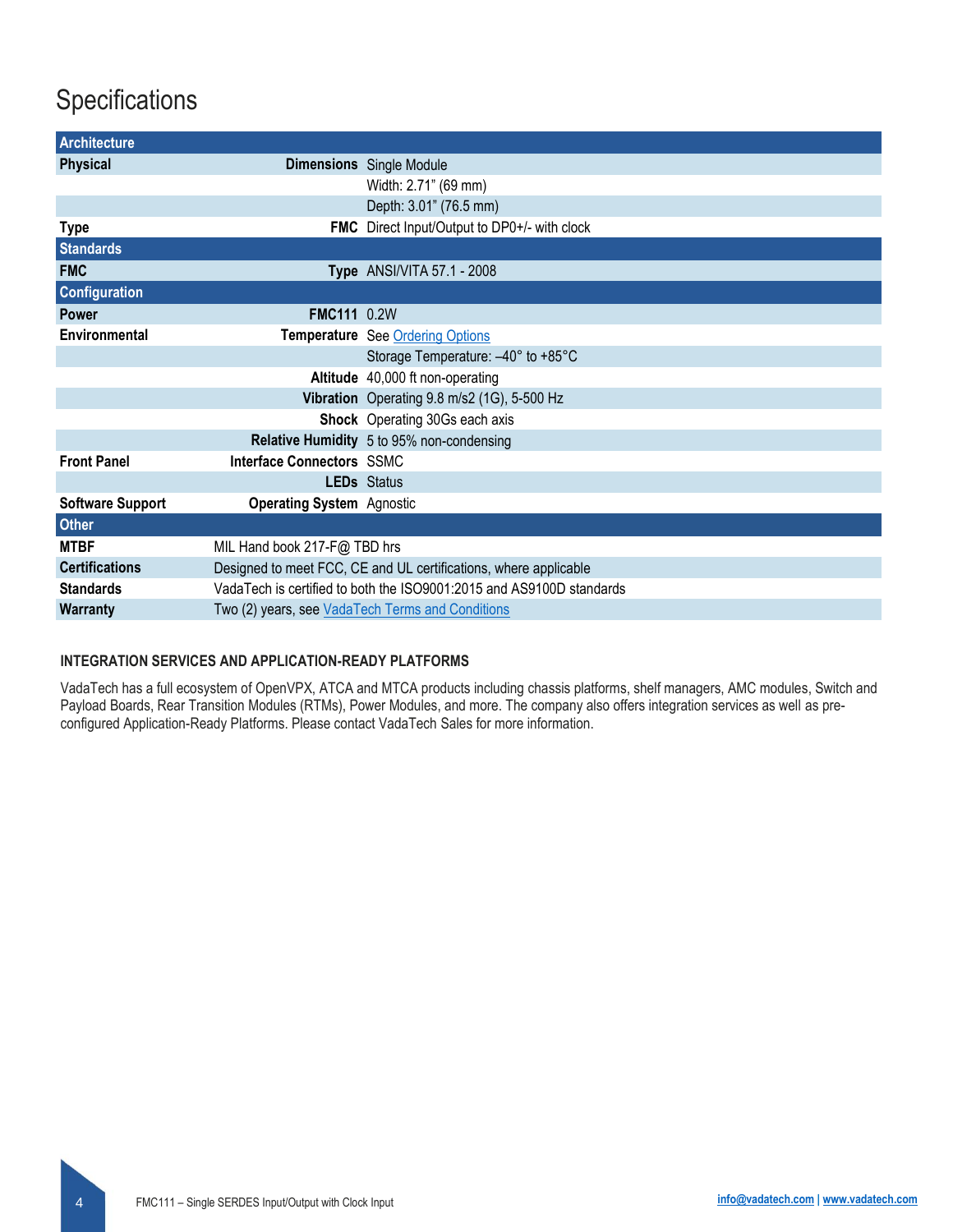### <span id="page-4-0"></span>Ordering Options

### **FMC111 – 000-000-G0J**

|  | $G = FMC$ Board Spacing                                                                                                                                                                                                                                                                                                                                                                                                                                                                                                                                                              |
|--|--------------------------------------------------------------------------------------------------------------------------------------------------------------------------------------------------------------------------------------------------------------------------------------------------------------------------------------------------------------------------------------------------------------------------------------------------------------------------------------------------------------------------------------------------------------------------------------|
|  | $0 = 10$ mm (per VITA 57 specification)<br>$1 = 17.5$ mm*                                                                                                                                                                                                                                                                                                                                                                                                                                                                                                                            |
|  |                                                                                                                                                                                                                                                                                                                                                                                                                                                                                                                                                                                      |
|  |                                                                                                                                                                                                                                                                                                                                                                                                                                                                                                                                                                                      |
|  | $J =$ Temperature Range and Coating                                                                                                                                                                                                                                                                                                                                                                                                                                                                                                                                                  |
|  | $0 =$ Commercial (-5 $^{\circ}$ to +55 $^{\circ}$ C), No coating<br>1 = Commercial $(-5^\circ$ to $+55^\circ$ C), Humiseal 1A33 Polyurethane<br>$2 =$ Commercial (-5 $\degree$ to +55 $\degree$ C), Humiseal 1B31 Acrylic<br>$3 =$ Industrial (-20 $\degree$ to +70 $\degree$ C), No coating<br>$4 =$ Industrial (-20 $\degree$ to +70 $\degree$ C), Humiseal 1A33 Polyurethane<br>5 = Industrial (-20° to +70°C), Humiseal 1B31 Acrylic<br>$6$ = Extended (-40 $\degree$ to +85 $\degree$ C), Humiseal 1A33 Polyurethane**<br>7 = Extended (-40° to +85°C), Humiseal 1B31 Acrylic** |

Notes: **\***For use with carriers that require higher mating clearance, such as VadaTech AMC595. **\*\*** Conduction cooled; temperature is at edge of module. Consult factory for availability.

### Related Products

VT951

- MicroTCA rugged 1U 19" rackmount chassis platform • Designed to meet MIL-STD-810F, MIL-STD-901D for shock/vibration
- Designed to meet MIL-STD-461E for EMI
- FMC214



- Frequency range 70 MHz to 6 GHz with instantaneous bandwidth from 200 kHz to 56 MHz
- MIMO transceiver is Time Domain Duplex (TDD) and Frequency Domain Duplex (FDD) compatible

#### AMC599



- Xilinx UltraScale™ XCKU115 FPGA
- Dual ADC 12-bit @ 6.4 GSPS or quad ADC at 3.2 GSPS
- Dual DAC 16-bit @ 12 GSPS (AD9162 or AD9164)